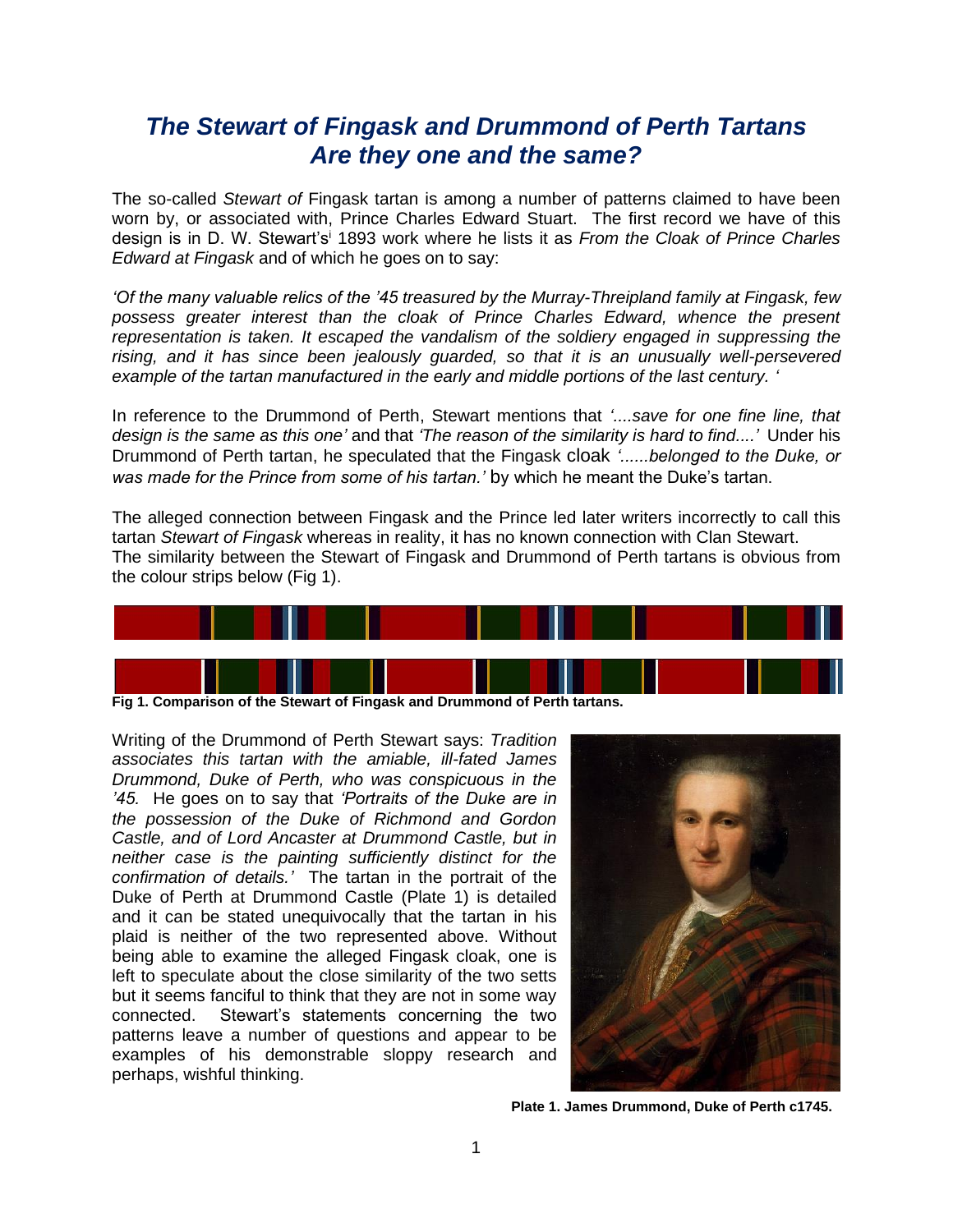Given its historical significance, one would have thought that something as large as a cloak might have survived into the C20th and beyond but no trace can be found of it. Unlike a number of other pieces of tartan, the cloak was not amongst the offered at the sale of Fingask's contents in 1993, nor do the Murray-Threiplands know anything about the cloak. According to the present head of the family '......*no cloak was left at Fingask by Prince Charles Edward. For a start he never came to Fingask. His father did in 1715 but he didn't leave a cloak either. I think the cloak is a myth.*' If the family have no knowledge of a cloak or anything similar, albeit that they are commenting over 100 years after Stewart published his book, one is left to speculate about the latter's source given his unequivocal statement that the cloak was amongst relics '*treasured by the Murray-Threipland family at Fingask'*. Stewart does not say if he examined the cloak at Fingask or elsewhere; or in fact, if he actually saw it or was working from a secondary source.

The concept of an early  $18<sup>th</sup>$  century tartan cloak is unique and no other reference to such a garment is known. That does not of course preclude their use but may point to such a garment, being of a later date. Plate 2 shows an example of a cloak in Chisholm tartan of a style fashionable  $c1800-20$  but which was incorrectly labelled as mid-18<sup>th</sup> century in the West Highland Museum collection.

In their 1819 Key Pattern Book the famous weaving firm of Wm. Wilson & son of Bannockburn listed the 'Perth' tartan where they noted that *This is the Clan Drummond Tartan*. The technical date shows that this was one of their late 18<sup>th</sup> century patterns which they often named after towns and districts. Recent research by the writer found entries dated 1775 in John Wilson's Account Book for several pieces of *New Perth Tartan*. In keeping with some of their other designs of the period the attribution 'New' would have been used to differentiate the sett from their early (old) design of the same name and whilst not conclusive, it seems possible that this 'New Perth' was probably the same sett that by 1819 was simply being called 'Perth' (Plate 3).



**Plate 2. Chisholm tartan cloak c1820** Photo: West highland Museum



**Plate 3. Wilsons' (New?) Perth tartan from a c1830 sample book.**  Photo: Matt Newsome, Scottish Tartans Museum.